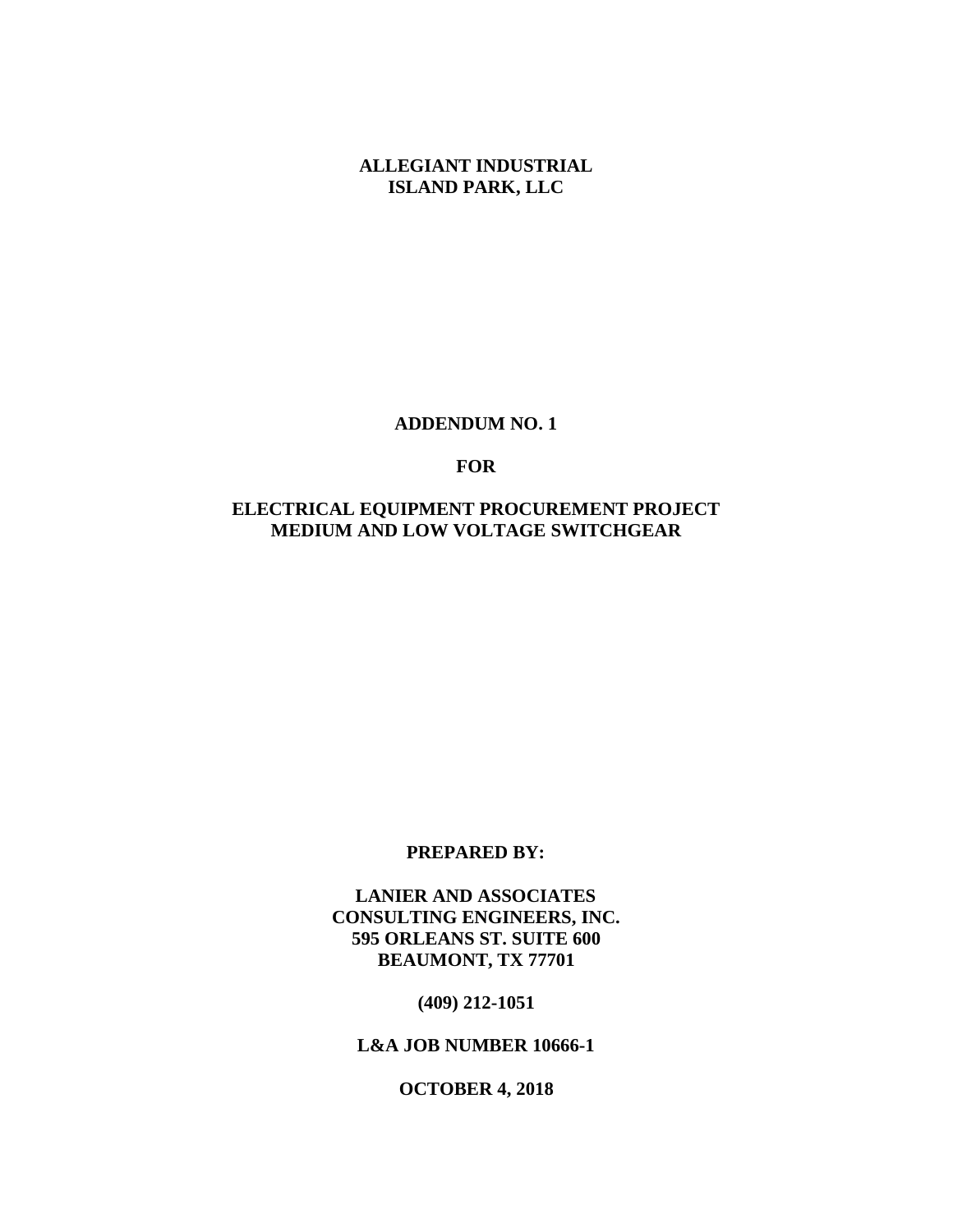# **ADDENDUM NO. 1**

# Bids scheduled to be opened at 2:00 p.m. (CST) on **Tuesday, October 9, 2018.**

This Addendum is hereby made a part of the project documents to the same extent as though it were originally included therein. Receipt of this Addendum must be acknowledged in the space provided below and in the space provided on the Bid Form.

## **CONTRACT DOCUMENTS**

Please be aware of the change in the contract documents as described below:

- 1. Sections entitled "PART 3 EXECUTION" should be removed from all LV and MV switchgear specifications. Field related installation and testing is not part of this scope
- 2. The following drawings from the bid package have been revised to correct drawing references and include dimensions of Sub 3 switchgear:
	- a. SK1
	- b. SK2
	- c. E2A
	- d. E4A
	- e. E5A
	- f. E6A
	- g. E7A

### **CLARIFICATIONS TO GENERAL QUESTIONS**

This section of Addendum No. 1 is to provide clarifications and to respond to questions raised by contractors regarding the Bid Documents and scope of work.

Question #1: I didn't see a MV transformer spec. Do you have a copy of this or did I just miss it?

Answer: The MV transformers shown on one-lines are not part of the scope, only the LV and MV switchgear as described in Exhibit A.

ADDENDUM NO. 1 1 OF 2 10/4/18